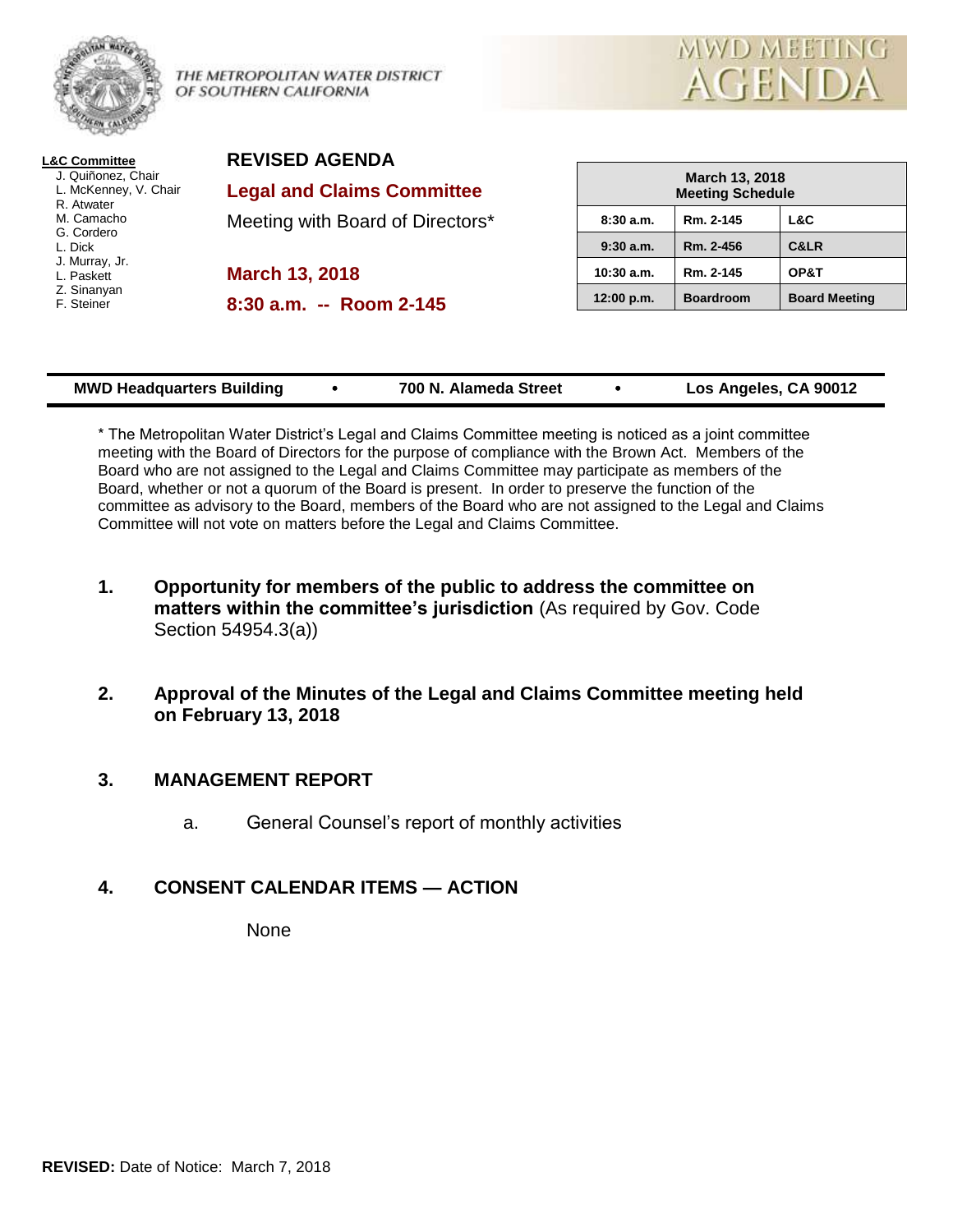## **5. OTHER BOARD ITEMS — ACTION**

**8-3** Adopt CEQA determination and report on existing litigation: Brian May v. Metropolitan Water District of Southern California, Los Angeles Superior Court Case No. BC657802; and authorize an increase in the maximum amount payable under contract with Atkinson, Andelson, Loya, Ruud & Romo for legal services by \$445,000 to an amount not to exceed \$545,000. (L&C) **[Conference with legal counsel--existing litigation; to be heard in closed session pursuant to Gov. Code Section 54956.9(d)(1)]**

#### **Added Recommendation:**

**Option #1:**

**Adopt the CEQA determination that the proposed action is not defined as project, and**

**Authorize amendment of the contract for legal services with Atkinson, Andelson, Loya, Ruud & Romo for legal services by \$445,000 for an amount not to exceed \$545,000.**

### **6. BOARD INFORMATION ITEMS**

None

### **7. COMMITTEE ITEMS**

**Revised** a. Report on Francis Bechtel, et al. v. California Department of Water Resources (DWR), Butte County Sup. Ct. Case No. 17CV00298; Whitney v. DWR, Tehama County Sup. Ct. Case No. 17C100209; South Feather Water & Power Agency v. DWR, Butte County Sup. Ct. Case No. 18CV0110; City of Oroville v. DWR, Butte County Sup. Ct. Case No. 18CV00163; JEM Farms L.P., et al. v. DWR, Butte County Sup. Ct. Case No. 18CV00324; People of the State of California v. DWR, Butte County Sup. Ct. Case No. 18CV00415; and Akers, et. al v. DWR, Butte County Sup. Ct. Case No. 18CV00449. **[Conference with legal counsel—potential litigation (seven cases); may be heard in closed session pursuant to Gov. Code Section 54956.9(d)(2)]**